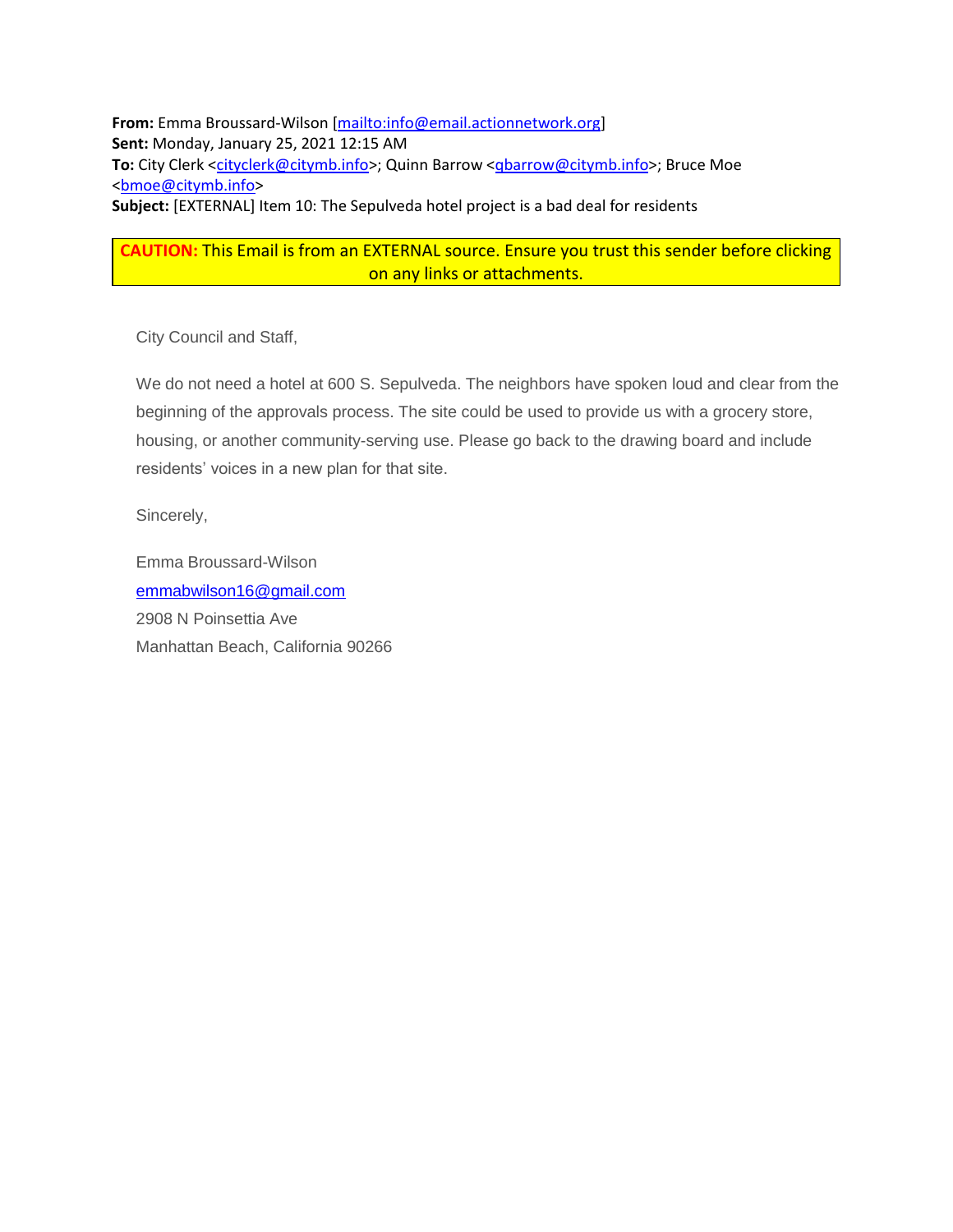**From:** Leslie Gerard [\[mailto:info@email.actionnetwork.org\]](mailto:info@email.actionnetwork.org) **Sent:** Wednesday, January 20, 2021 5:57 PM To: City Clerk [<cityclerk@citymb.info>](mailto:cityclerk@citymb.info); Quinn Barrow <gbarrow@citymb.info>; Bruce Moe [<bmoe@citymb.info>](mailto:bmoe@citymb.info) **Subject:** [EXTERNAL] Item 10: The Sepulveda hotel project is a bad deal for residents

# **CAUTION:** This Email is from an EXTERNAL source. Ensure you trust this sender before clicking on any links or attachments.

City Council and Staff,

We do not need a hotel at 600 S. Sepulveda. The neighbors have spoken loud and clear from the beginning of the approvals process. The site could be used to provide us with a grocery store, housing, or another community-serving use. Please go back to the drawing board and include residents' voices in a new plan for that site.

Sincerely,

Leslie Gerard [gerard.leslie1@gmail.com](mailto:gerard.leslie1@gmail.com) 3309 Highland Ave Manhattan Beach , California 90266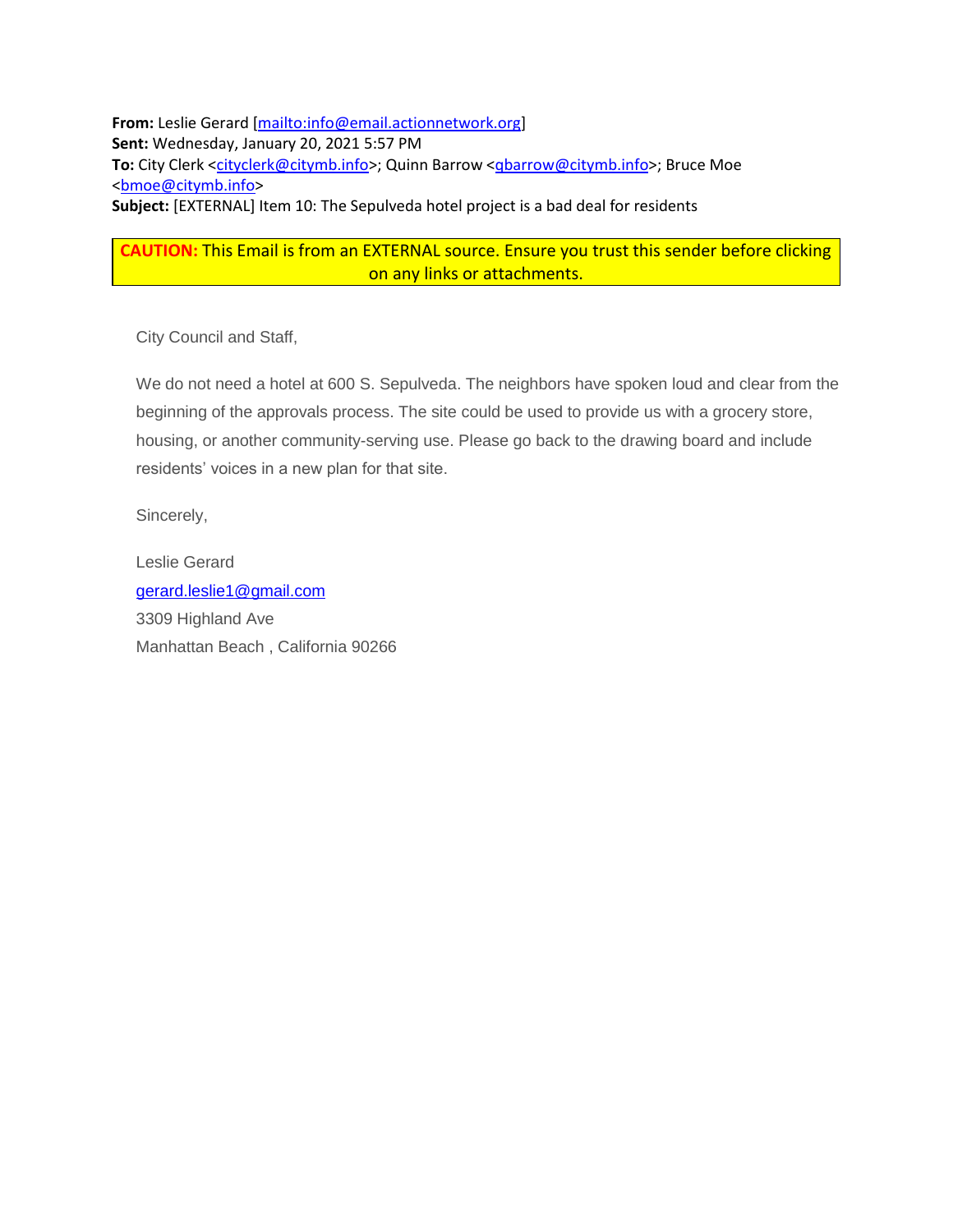**From:** Zan [<olivethesprite@gmail.com>](mailto:olivethesprite@gmail.com) **Sent:** Tuesday, January 26, 2021 5:06 PM **To:** Suzanne Hadley; Hildy Stern; Steve Napolitano; Richard Montgomery; Joe Franklin **Subject:** [EXTERNAL] Rooftop bar - 600 S. Sepulveda

**CAUTION:** This Email is from an EXTERNAL source. Ensure you trust this sender before clicking on any links or attachments.

To Madam Mayor and Council Members:

Anyone that has given the staff report a cursory review is aware that this project plans a rooftop bar.

At last Tuesday's council meeting, the applicant stated twice there was no rooftop bar.

Following are a snippet of the audio recording, and the related transcript. Following that, are instances within the staff report which state that there is in fact a rooftop bar.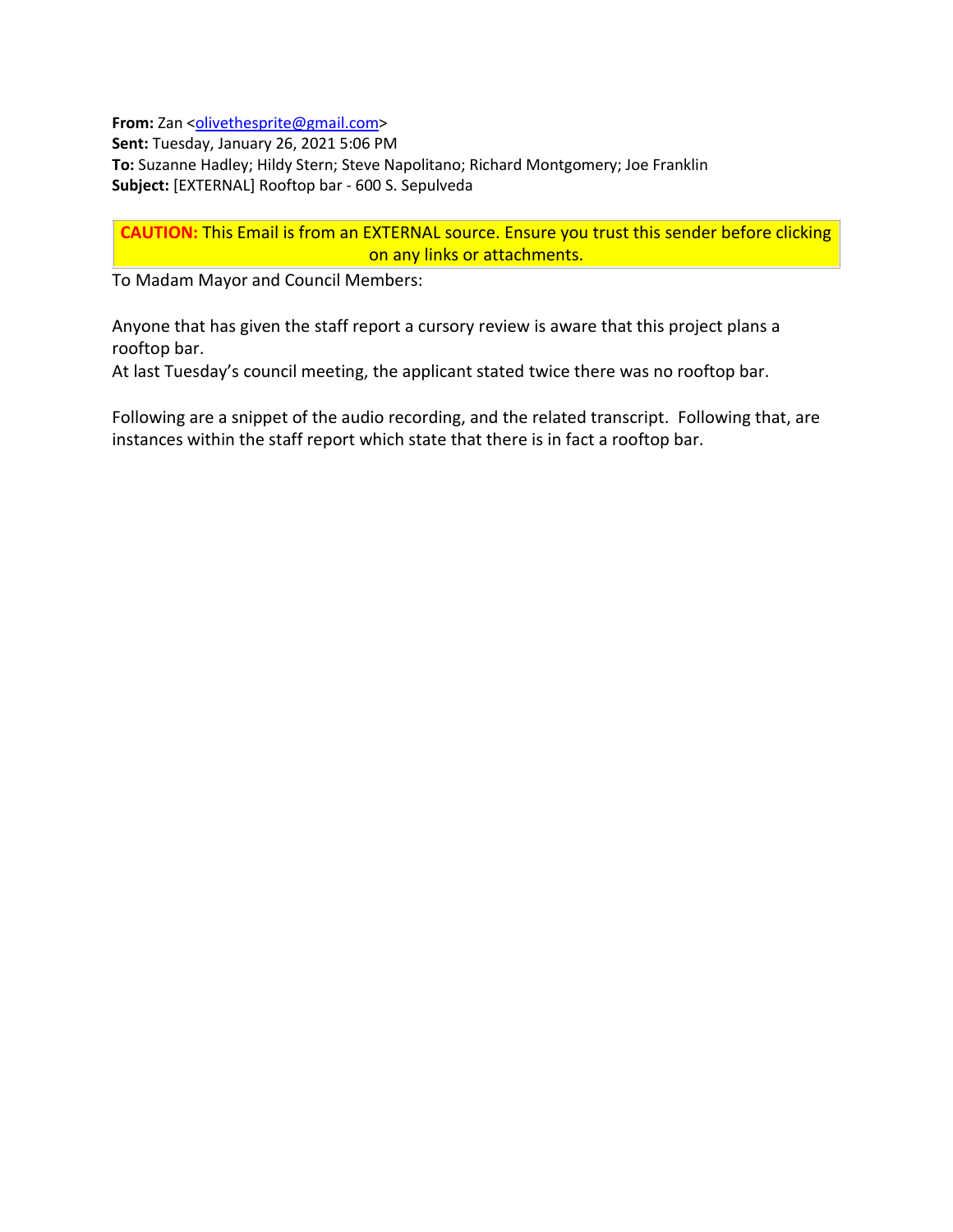# Attachment E

# **CITY OF MANHATTAN BEACH**

# **CLASS 32 CATEGORICAL EXEMPTION EVALUATION REPORT**

#### **Manhattan Beach Hotel Project**

#### **600 S. Sepulveda Boulevard, Manhattan Beach, CA 90254**

#### **October 7, 2020**

This Class 32 Categorical Exemption Evaluation Report (CE Evaluation) documents the eligibility of the proposed Manhattan Beach Hotel Project in the City of Manhattan Beach (City) for a Categorical Exemption from the California Environmental Quality Act (CEQA).

#### **Project Description and Location**

The 1.52-acre Project Site is the former El Torito restaurant site located at the northeast corner of the intersection of Sepulveda Boulevard and Tennyson Street, in Manhattan Beach, Los Angeles County, California. The Project Site is bound by Chabela Drive to the east, South Sepulveda Boulevard to the west, a commercial development to the north, and Tennyson Street to the south. See **Figures 1** and **2** for the Regional Location Map and the Project Location Map.

#### Proposed Project

The Proposed Project is a mixed-use commercial development consisting of two buildings containing hotel, office, and retail uses that would replace a vacant restaurant building (formerly El Torito) and associated surface parking lot. A two-story commercial building would be constructed on the southwestern corner of the Project Site. An L-shaped, four-story hotel would be constructed along the north and east property lines of the Project Site. See **Figure 3** for the Conceptual Site Plan. Maximum building heights would not exceed 40 feet for the hotel or 30 feet for the commercial building based on the Project Site's average grade. Both buildings would be constructed in the contemporary vernacular style featuring large open volumes of space and natural light. Materials used would include glass, wood, metal, tile, stone, brick, and stucco. See **Figure 4** for a Conceptual Rendering.

The proposed 16,348-square-foot commercial building would contain approximately 6,893 square feet of retail uses on the ground floor and approximately 9,455 square feet of office uses on Level 2. As shown in **Figure 3**, entrances to this building would be provided on both the north and south elevations. The proposed 81,775-square-foot select-service hotel would contain a total of 162 hotel rooms and associated hotel amenities. A canopied drop-off area and main entrance is located along the south elevation of the hotel, as shown in **Figure 3**. The ground floor of the hotel would include the hotel lobby, lounge area, a bar and dining area, and 39 guest rooms. Back of house uses and 41 guest rooms would be located on Level 2. Level 3 would include back of house uses; 41 guest rooms; and amenities such as a library area, a fitness room, and meeting rooms for hotel guest use. Level 4 would contain back of house uses, 41 guest rooms, and a rooftop bar and lounge with limited food service and an expansive outdoor deck fronting on Sepulveda Boulevard and offering an ocean view. Although intended primarily for hotel guest use, the rooftop bar, lounge, and deck would be open to the public. Upon completion, the Proposed Project would result in 98,123 square feet of total floor area and a floor area ratio (FAR) of approximately 1.5:1.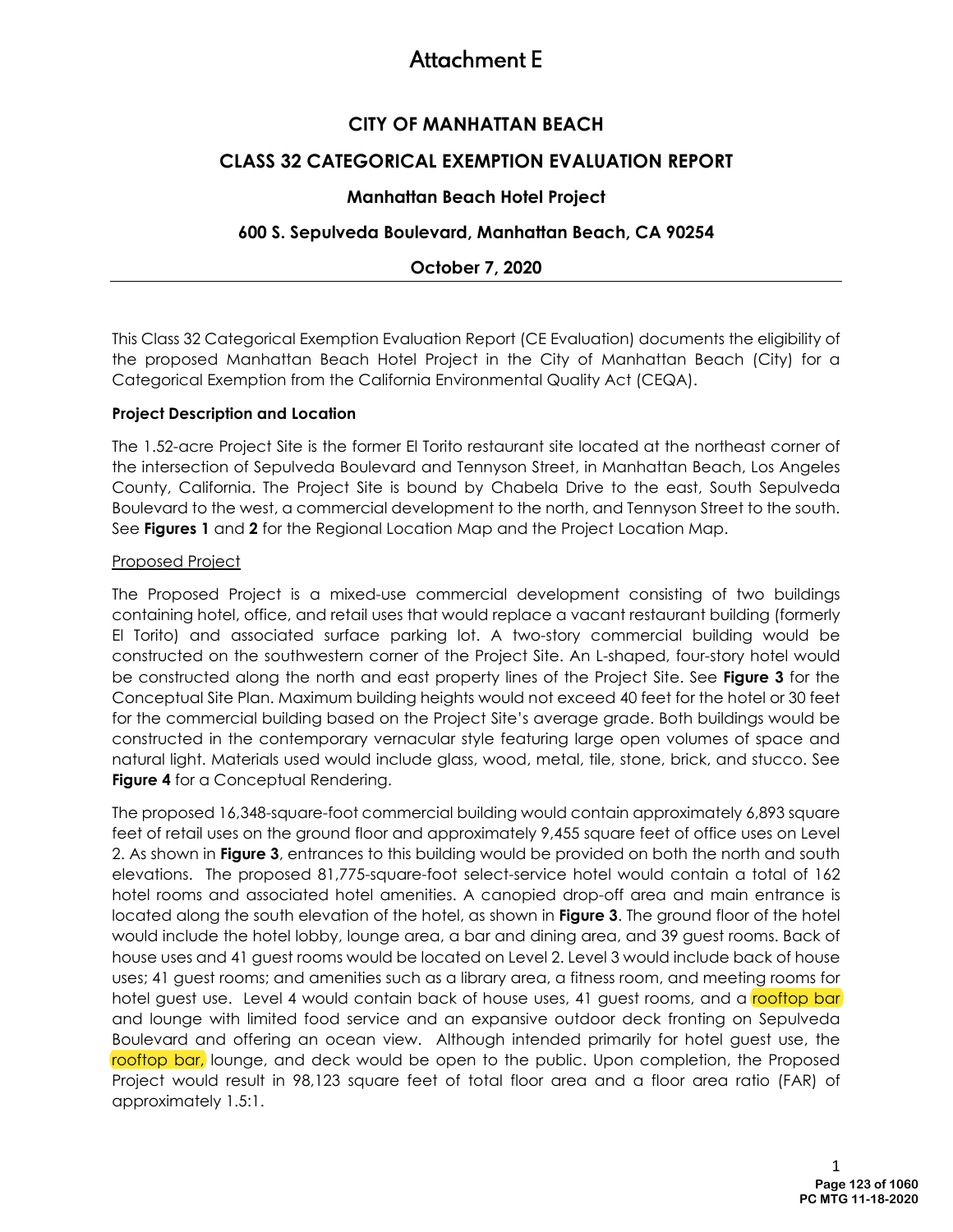threshold of 50 dBA during the daytime and 45 dBA during the nighttime. As previously described, the Proposed Project includes a rooftop bar and lounge with an outdoor deck fronting on Sepulveda Boulevard. Crowd noise generated from this area would be reduced to approximately 23 dBA at the closest sensitive receptor due to distance (approximately 300 feet) and the attenuation provided by the hotel structure, which would not exceed the City's exterior noise threshold of 50 dBA during the daytime and 45 dBA during the nighttime. Based on the above, Project operation would not generate stationary noise that would exceed the City's noise standards at the closest sensitive receptors and impacts would be less than significant.

Lastly, Project construction can generate varying degrees of groundborne vibration, depending on the construction procedure and the construction equipment used. Operation of some heavyduty construction equipment generates vibrations that spread through the ground and diminish in amplitude with distance from the source; however, these vibrations can have effects on nearby structures. The Federal Transit Administration (FTA) has established an architectural damage criterion for continuous vibrations of 0.2 inches per second (in/sec). Using FTA data, the Noise Memo prepared for the Proposed Project determined that vibration velocities from typical heavy construction equipment operations would range from 0.003 to 0.089 in/sec peak particle velocity (PPV) at 25 feet and 0.001 to 0.044 in/sec PPV at 40 feet from the source of activity. The nearest structures are a commercial building approximately 40 feet north and residential buildings approximately 40 feet east of the Project Site. Since vibration velocities resulting from the use of construction equipment at 40 feet would be under FTA's 0.2 in/sec PPV significance threshold, impacts would be less than significant impact.

#### *Air Quality*

The following analysis summarizes the Air Quality Technical Memorandum (AQ Memo) prepared for the Proposed Project, included as **Appendix C** of this CE Evaluation.13 The Project is located within the South Coast Air Basin (Basin). The South Coast Air Quality Management District (SCAQMD) has jurisdiction in the Basin, which has a history of recorded air quality violations and is an area where both state and federal ambient air quality standards are exceeded. The Basin does not meet the ambient air quality standards for ozone or particulate matter (PM<sub>10</sub> and PM<sub>2.5</sub>) and is therefore classified as a nonattainment area for these pollutants. In order to reduce emissions pursuant to the federal Clean Air Act, the SCAQMD adopted the 2016 Air Quality Management Plan (AQMP), which establishes a program of rules and regulations directed at reducing air pollutant emissions and achieving state and federal air quality standards. The 2016 AQMP pollutant control strategies are based on the latest scientific and technical information and planning assumptions, including the *2016-2040 Regional Transportation Plan/Sustainable Communities Strategy* (RTP/SCS) produced by SCAG, updated emission inventory methodologies for various source categories, and SCAG's latest growth forecasts. SCAG's latest growth forecasts were defined in consultation with local governments and with reference to local general plans. The SCAQMD considers projects that are consistent with the AQMP to have less than significant cumulative air quality impacts.

<sup>&</sup>lt;sup>13</sup> Michael Baker International, Manhattan Beach Hotel Mixed-Use Project – Air Quality Technical Memorandum, September 21, 2020. Since the completion of the AQ Memo, there have been minor changes to the squarefootage calculations for the proposed hotel and commercial building. However, these changes are nominal and would not increase the overall building envelope or intensity of the proposed uses. Therefore, the impact conclusions in the AQ Memo remain the same.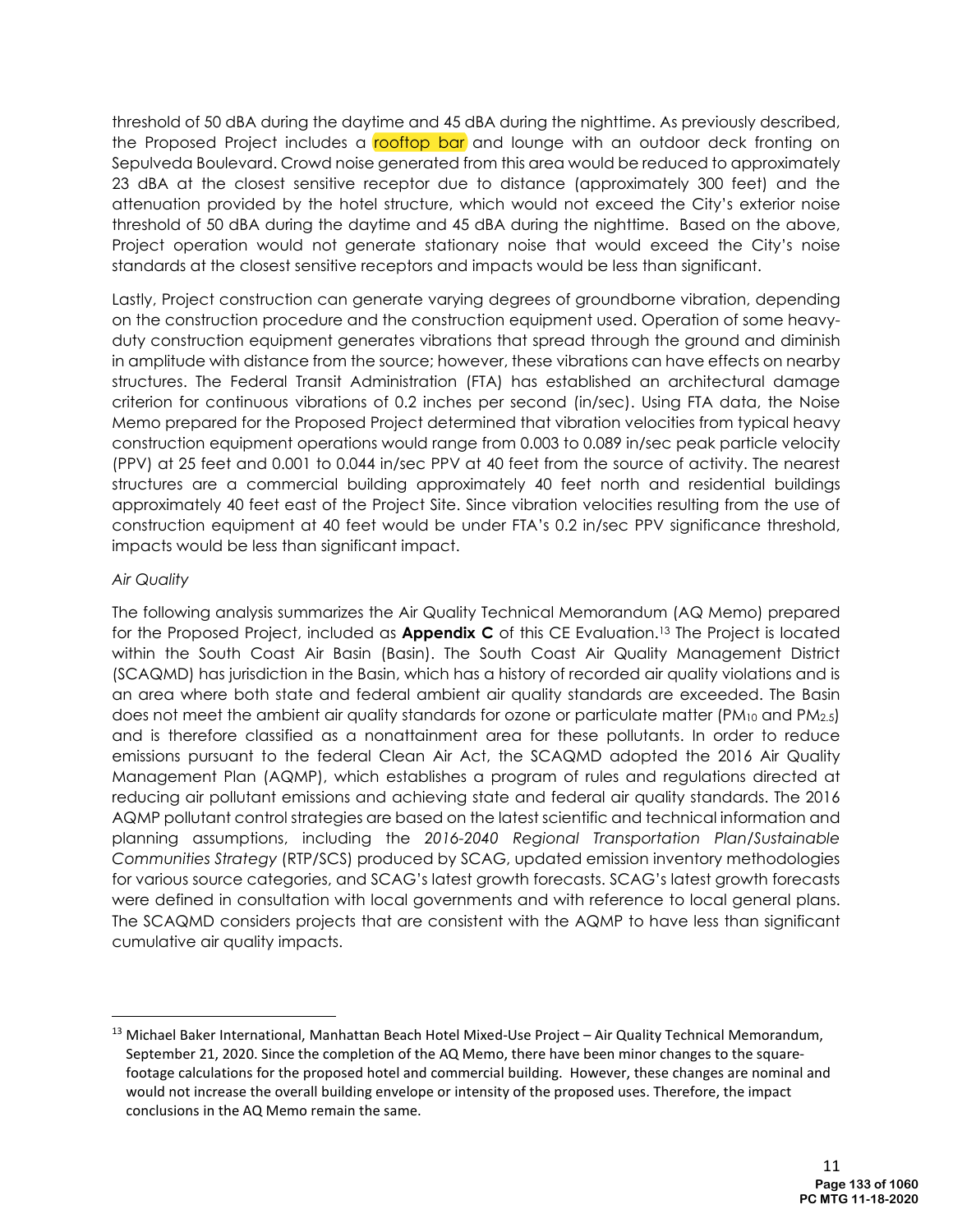to the east across Chabela Drive; and the City of Hermosa Beach to the west across South Sepulveda Boulevard with commercial uses fronting Sepulveda Boulevard and residential uses further west.

#### **PROJECT DESCRIPTION**

The proposed project is a mixed-use commercial development consisting of two buildings containing hotel, office, and retail uses. A two-story commercial building would be constructed on the southwestern corner of the project site. An L-shaped, four-story hotel building would be constructed along the north and east property lines of the Project Site. Maximum building heights would not exceed 40 feet for the hotel building or 30 feet for the commercial building based on the project site's average grade. Both buildings would be constructed in the contemporary vernacular style featuring large open volumes of space and natural light. Materials used would include glass, wood, metal, tile, stone, brick and stucco.

The 16,109-square foot commercial building would contain approximate 6,845 square feet of retail uses on the ground floor and approximately 9,264 square feet of office uses on Level 2. Entrances to this building would be provided on both the north and south elevations. The 81,941-square foot select-service hotel building would contain a total of 162 hotel rooms and associated hotel amenities. A canopied dropoff area and main entrance is located along the south elevation of the hotel building. The ground floor of the hotel building would include the hotel lobby, lounge area, a bar and dining area, and 39 guest rooms. Back of house uses and 41 guest rooms would be located on Level 2. Level 3 would include back of house uses; 41 guest rooms; and amenities such as a library area, a fitness room, and meeting rooms for hotel guest use. Level 4 of the hotel building would contain back of house uses, 41 guest rooms, and a rooftop bar and lounge with limited food service and an expansive outdoor deck fronting on Sepulveda Boulevard. Although intended primarily for hotel guest use, the rooftop bar, lounge, and deck would be open to the public and would provide ocean views.

The proposed project would provide 28 surface parking spaces and 130 parking spaces within one-level subterranean parking garage, for a total of 158 on site vehicle parking spaces. Of the 130 subterranean parking spaces, one would be for electric vehicle (EV) charging only. The perimeter of the parking garage would be open to the sky to allow for natural light and ventilation. Access to the parking garage would be provided from a ramp and entrance located to the west of the hotel building. The proposed project would also provide a total of 16 bicycle parking spaces within the parking garage and at-grade adjacent to the hotel building and the commercial building.

Primary vehicular access to the project site would be provided via a primary ingress and egress driveway on Tennyson Street, which leads to the hotel's porte-cochere/drop-off area and the ramp to the subterranean parking garage. A secondary right-in and right-out only driveway would be located on Sepulveda Boulevard. Pedestrian access to the project site would be provided from both Sepulveda Boulevard and Tennyson Street.

The proposed project would be designed to meet the equivalent of U.S. Green Building Council's Leadership in Energy and Environmental Design (LEED) Silver level or higher for new construction and would provide design features for recycling/waste reduction, energy and water efficiency, and general sustainability including EV charging stations and bicycle racks and lockers.<sup>3</sup>

<sup>3</sup> Leadership in Energy and Environmental Design, *LEED V4 for Building Design and Construction*, https://www.usgbc.org/sites/default/files/LEED%20v4%20ballot%20version%20%28BDC%29%20-%2013%2011%2013.pdf, accessed by August 12, 2020.